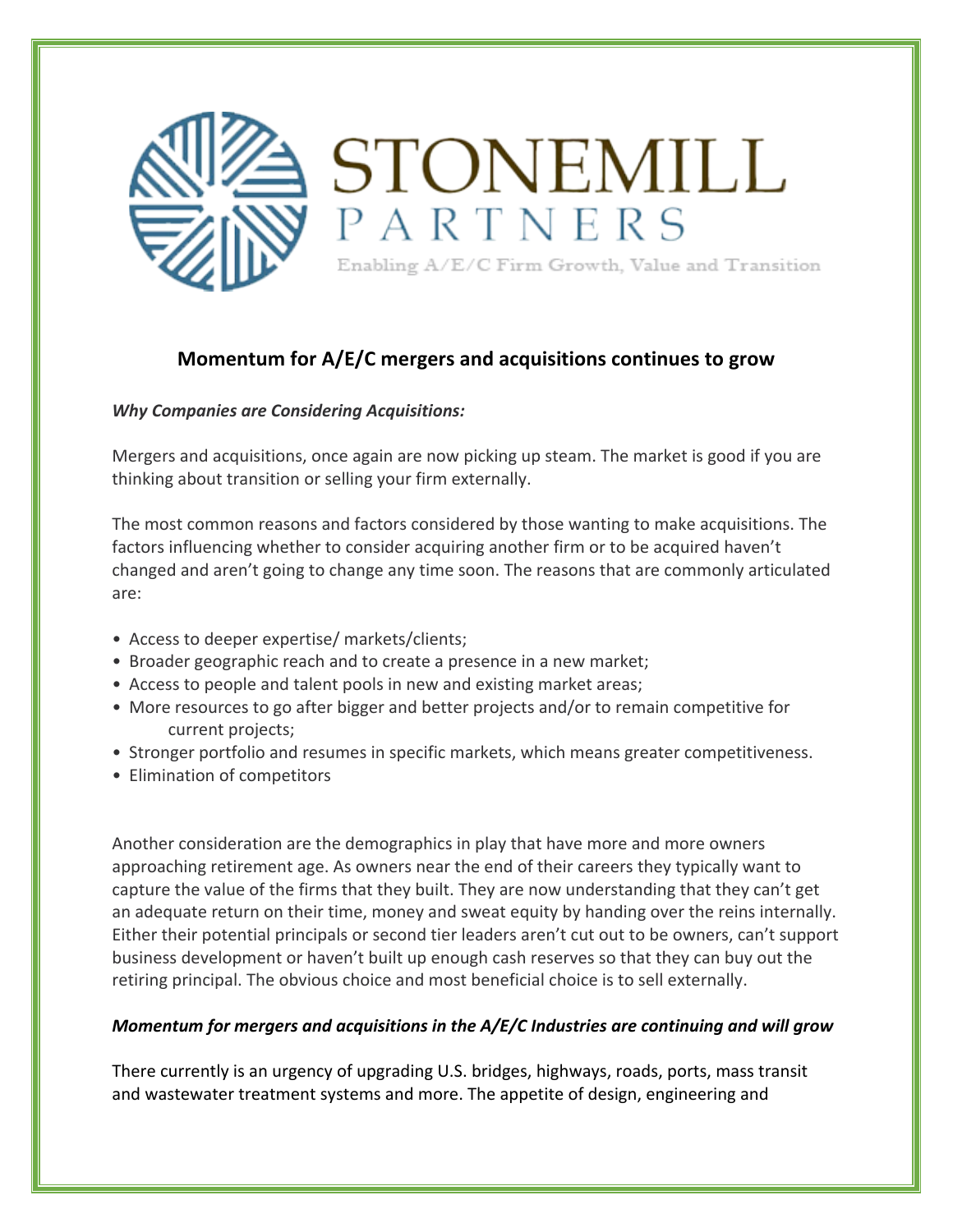construction firms for mergers and acquisitions is growing because of their desire to position them for these infrastructure related projects, according to a study by Raleigh, N.C. based FMI Capital Advisors.

The impact on infrastructure acquisition activity, isn't the only driver for acquisitions. Buyers continue to seek to expand their capabilities in many areas and offerings while positioning themselves in attractive geographic markets according to Alex Smith, managing partner at FMI.

According to the FMI study, nearly 70% of respondents indicated that acquisitions are a part of their current strategy. This is 10% higher than a year previous.

AEC industry firms have strategically acquired people and talent, broadened their geographical presence and markets as well as expanded and diversified their service offering all while keeping pace with competitors and in some cases eliminating them.

In the ENR article, Tim Wilson a partner with the National Construction and Real Estate group states that large billion-dollar projects in the power, refinery, transit and mixed use sectors are requiring a broader variety of talent and technical expertise.

As noted above, in the past, the shortage of qualified labor has hampered the ability of design and construction firms to take on projects of all sizes which has prompted them to acquire to achieve growth.

The war for talent is clearly evident Due to higher volumes of work, demand for talent has extended to all facets of firm function.

Deals are helping firms to diversify core businesses, expand into new markets and to gain leverage through larger, consolidated platforms.

Also as mentioned above, firms owned and operated by aging baby boomers are looking at mergers and acquisitions as an exit strategy. FMI's 2017 Ownership Transfer and Management Succession Survey found that only 32% of all respondents plan to implement an internal transition as compared to 53% that planned to do so in 2013.

Demographic succession and transition needs, combined with increased buyer interest and strategies are resulting in a robust mergers and acquisitions market for engineering and construction companies and to this we add architectural/design firms.